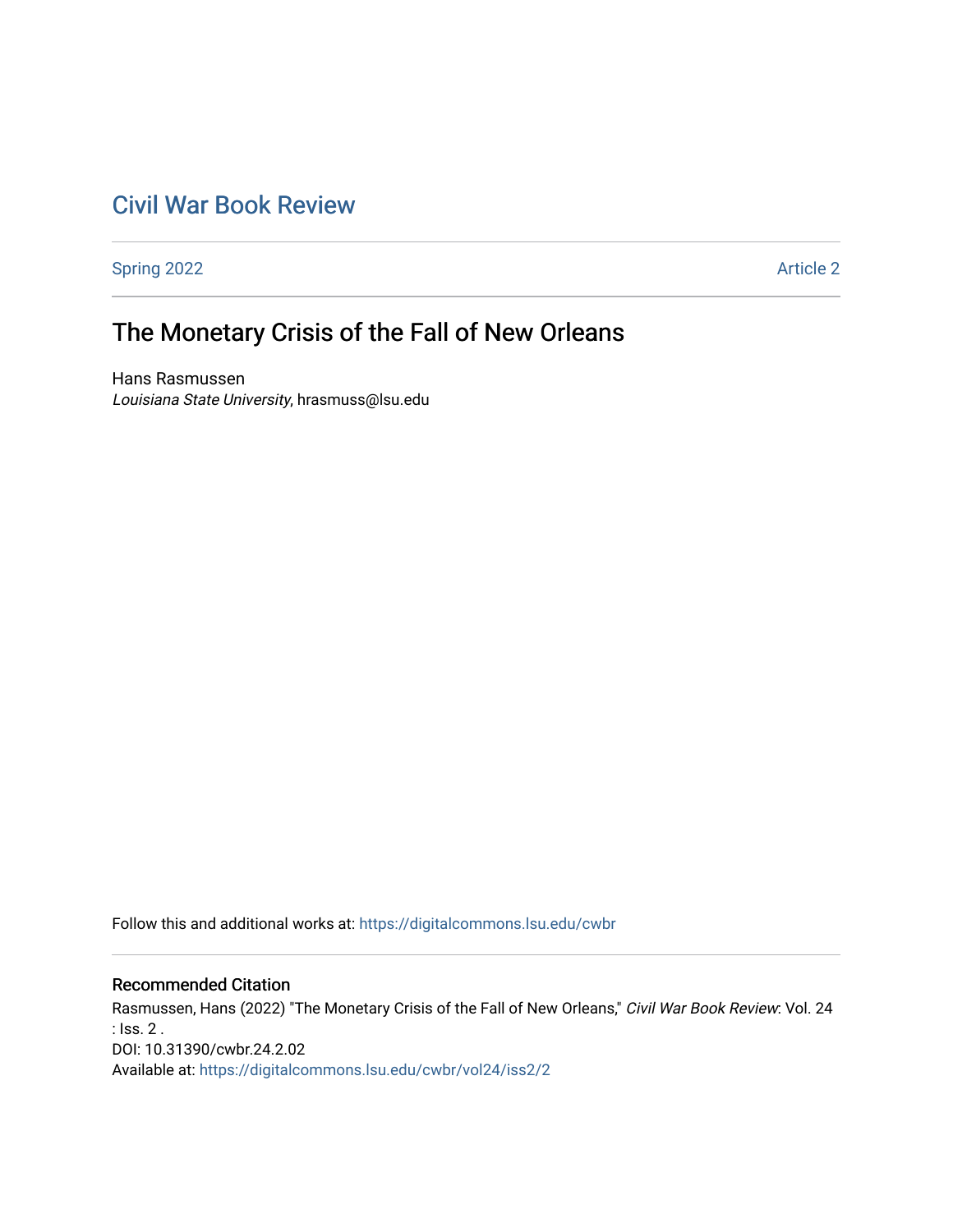### **Feature Essay**

#### **Rasmussen, Hans C.**

#### **Spring 2022**

**Rasmussen, Hans C.** "The Monetary Crisis of the Fall of New Orleans." *Civil War Treasures*, Spring 2022.

Niall Ferguson has argued that, more than any other event, the capture of New Orleans in late April 1862 was the true turning point of the American Civil War. The South's loss of its largest port and its consequent inability to export cotton effectively torpedoed the market for cotton-backed Confederate bonds and ended any hope of raising badly needed foreign capital to prosecute the war. Starved of funds, the Confederate government (as well as various states, municipalities, and forgers) had no choice but to print massive quantities of unbacked paper money to finance the war effort, thereby causing runaway inflation and general economic collapse.<sup>1</sup> But long before those events came to pass, the fall of New Orleans precipitated other more immediate financial crises for the Confederacy, such as the loss of eight million dollars in badly needed gold and silver coin still locked in the vaults of bankers whose loyalty to the Confederacy was questionable at best. <sup>2</sup> For the citizenry at large, the panic buying and hyperinflation that one would expect of a city about to experience an uncertain occupation was compounded by a controversial general order (no, not *that* one) from Maj. Gen. Benjamin Butler that radically transformed the nature of money almost overnight, forcing residents to adjust to the new reality of commerce in creative ways. Two fascinating sources in the LSU Libraries Special Collections document this monetary crisis, one from a New Orleans grocer whose business both suffered and prospered from the calamity, and the other from a Federal soldier who both observed the fluctuating value of money and fortuitously discovered the benefits of bartering in the wake of the city's fall.

<sup>&</sup>lt;sup>1</sup> Niall Ferguson, *The Ascent of Money: A Financial History of the World* (New York: Penguin Press,  $2008$ , 92-97.

<sup>2</sup> Douglas B. Ball, *Financial Failure and Confederate Defeat* (Urbana: University of Illinois Press, 1991), 126-129.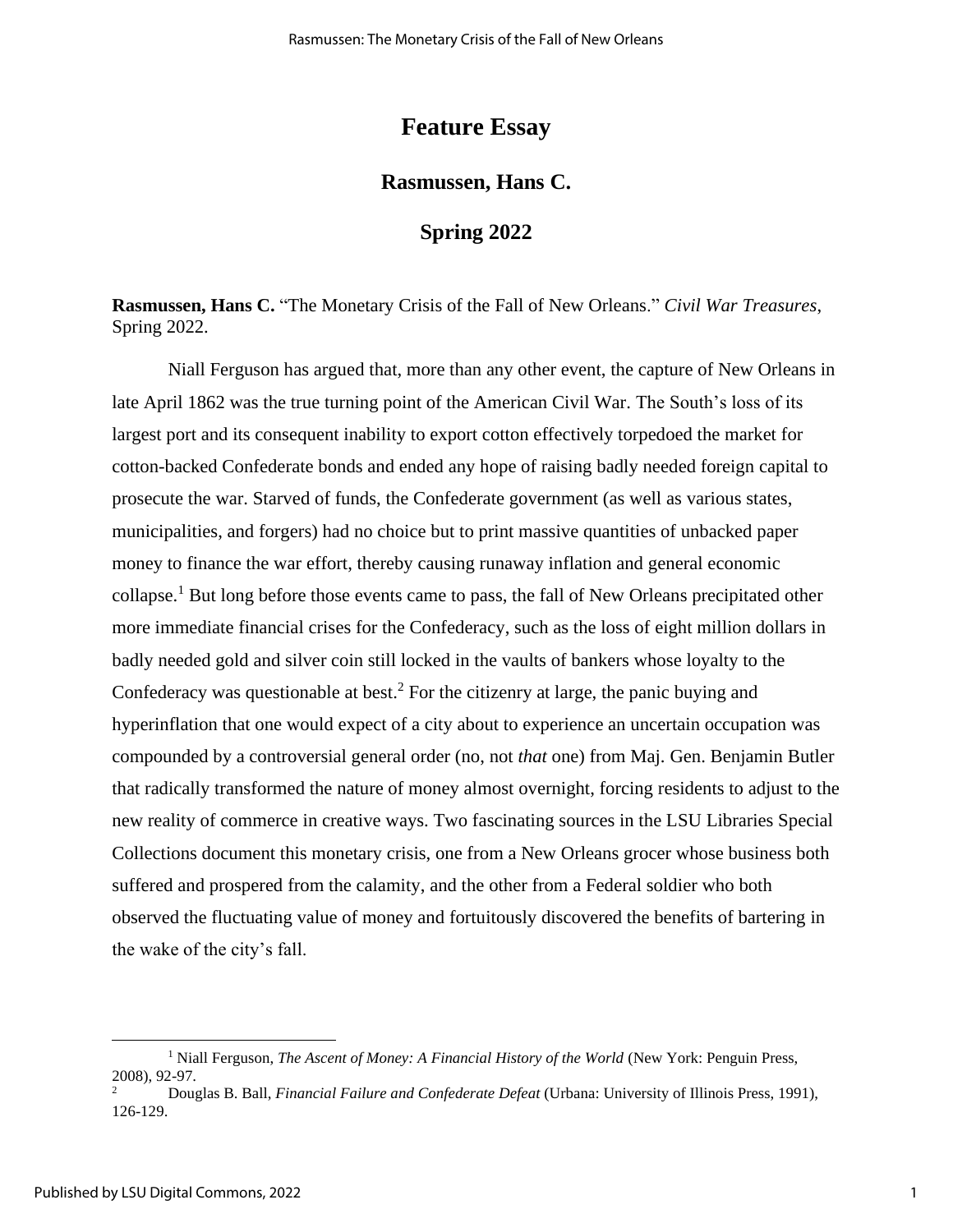H.A. Snyder, a native of New York and a small merchant engaged in the grocery business in New Orleans, kept a diary for the year 1862. <sup>3</sup> On Friday, April 25, which he dubbed "Gloomy Friday" in his journal, Snyder acknowledged Admiral David Farragut's successful passing of Forts Jackson and St. Philip, writing, "the five bells throughout the city rung the general alarm, twelve times, twelve strokes, which was the signal that the enemy was approaching." On that day, the Confederate Guards, a Louisiana militia unit to which Snyder belonged, was sent by train some eighty miles north to Camp Moore on order of Maj. Gen. Mansfield Lovell, the military commander responsible for defending the city. The Confederate Guards proved an unwilling outfit, grumbling and blaming Lovell for taking them away from their families who remained in the city, so those who did not want to stay were discharged on April 30 and returned to New Orleans by train the next day. Snyder was among the returnees, arriving in the city at six o'clock in the evening and quickly reuniting with his wife and children. A half hour later, Union soldiers marched into the city. Evidently, the Snyder family harbored unionist sentiments, because "Phebe's joy was almost unbounded when she saw the beautiful Stars & Stripes floating proudly at the head of the column."

Snyder returned to work to find customers continuously flooding his store in search of groceries. On May 5 he wrote, "In the afternoon, went around among my grocer acquaintances to learn the price of goods. There is but very little provisions of any kind in the city." The prices of flour, fresh meat, bacon, coffee, sugar, rancid butter "(there is none good in town)" all hit unbelievable highs. Uncertainty about the money supply worsened the situation, for on May 6, "Went about town attending to business. Had a long round hunt for sugar  $&$  rice—very few holders are willing to sell under the present unsettled state of our currency." The worries continued the next day: "Collected bills of Meekins, Kelley & Co. they paid me in Confederate treasury notes & shinplasters, which are rather doubtful now." Nonetheless, Snyder continued to buy as much as he could and tried unsuccessfully to collect on debts.

Everything changed on Saturday, May 17:

In this morning's papers appears an order from Genl. Butler prohibiting all traffic in Confederate notes or bonds on  $\&$  after the 27<sup>th</sup> inst under a penalty of confiscation of

<sup>3</sup> H.A. Snyder Diary, Mss. 2198, Louisiana and Lower Mississippi Valley Collections, LSU Libraries, Baton Rouge, La.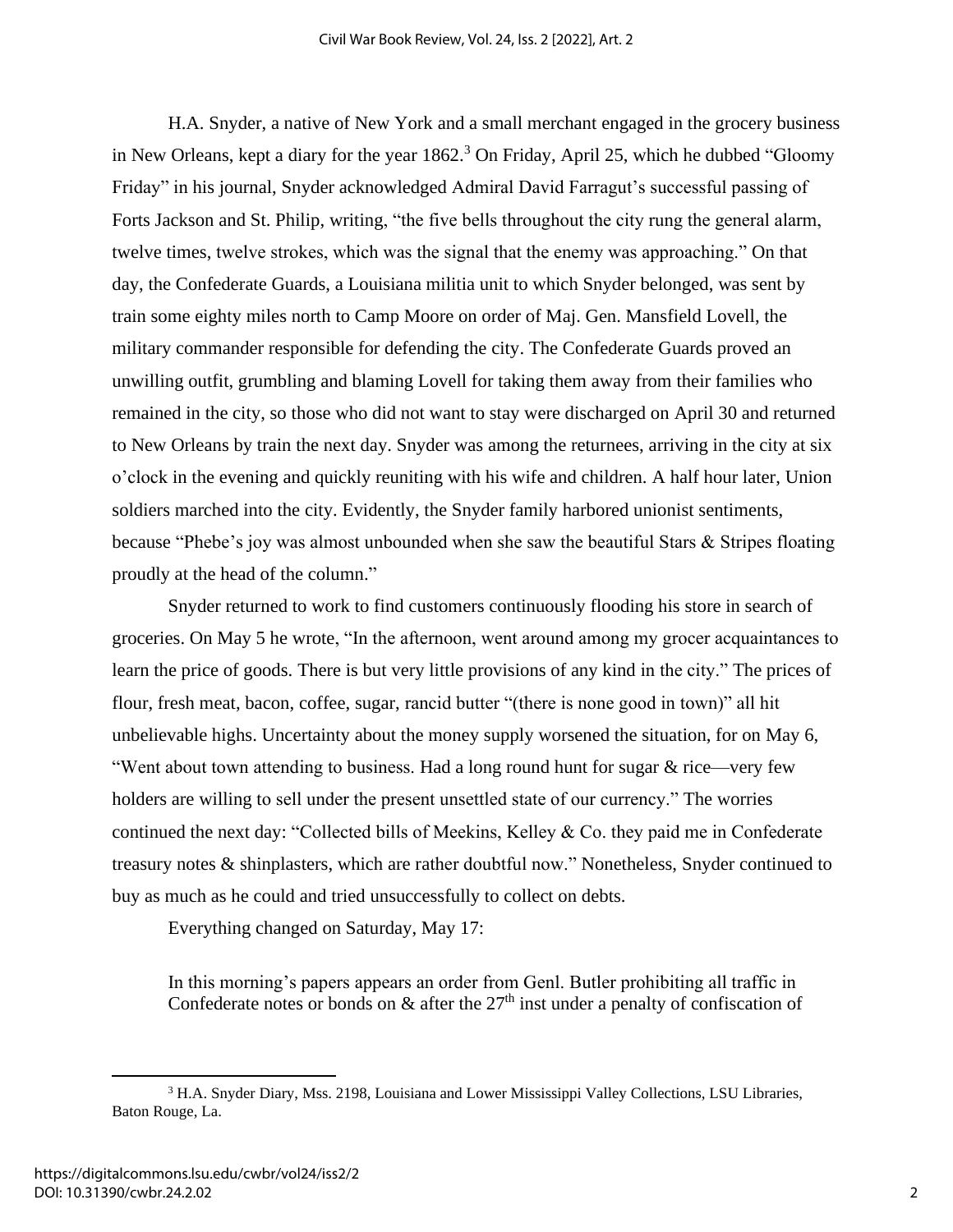property, one fourth to go to the informer.<sup>4</sup> In consequence of said order citizens having such treasury notes on hand are very anxious to get rid of them. Everybody seems to be out today purchasing something with Confederate money. My store has been crowded all day until about 4 P.M. when Phebe closed the front doors with customers anxious to buy something to eat, regardless of the high prices charged for goods today.

On Monday, May 19, after spending the morning making purchases for the store with Confederate money, Snyder wrote,

Opened store about 10 A.M. & commenced to regulate things, but had no chance. Customers began to pour in & the store was crowded till about 4 P.M. Closed the front doors about 3 P.M. but could not get the crowd away till about 4 o'clock, then went to dinner, but was called away twice to deliver some goods  $\&$  finally left without finishing dinner. Customers would slip in by crowds whenever the door was opened  $\&$  kept me busy till near dark. Had one white man & two negroes helping me today—cash sales about \$300.00 in Confederate notes. The enormous high price of goods don't check the purchasers.

Despite closing the next day to put the store in order, desperate customers still wormed their way into the shop.

At the close of business on Saturday, May 24, Snyder remarked how exceptionally busy his store had been the past week, as well as other stores that accepted Confederate money. High prices didn't matter. "My recei[p]ts have averaged through the week from \$250.00 to nearly \$800.00 per day—about one half being net profit." The panic buying continued as the deadline neared. He collected nearly \$800 on Monday, May 26, and purchased sugar and groceries "to be paid for in Confederate money this eve[n]ing or tomorrow morning."

The rush ended predictably. Writing on Saturday, May 31, Snyder reflected,

Business has been quite moderate through the week since Monday—yet I have had enough to do with the assistance of one colored man. A number of persons have called on me since Monday with Confederate money to buy groceries, saying that was all the money they had. I was willing to receive their money to relieve their distress, but did not dare to. So I went to Genl. Butler to get his permission to receive it, but he refused sternly & positively.

<sup>4</sup> This was General Order No. 29, dated May 16, 1862. General Order No. 30, dated May 19, 1862, mandated that banks cease paying out Confederate notes to their depositors, but use only bank bills, greenbacks, gold, or silver. *The War of the Rebellion: A Compilation of the Official Records of the Union and Confederate Armies* (Washington: GPO, 1886), Ser. I, vol. 15, pp. 426, 437-438.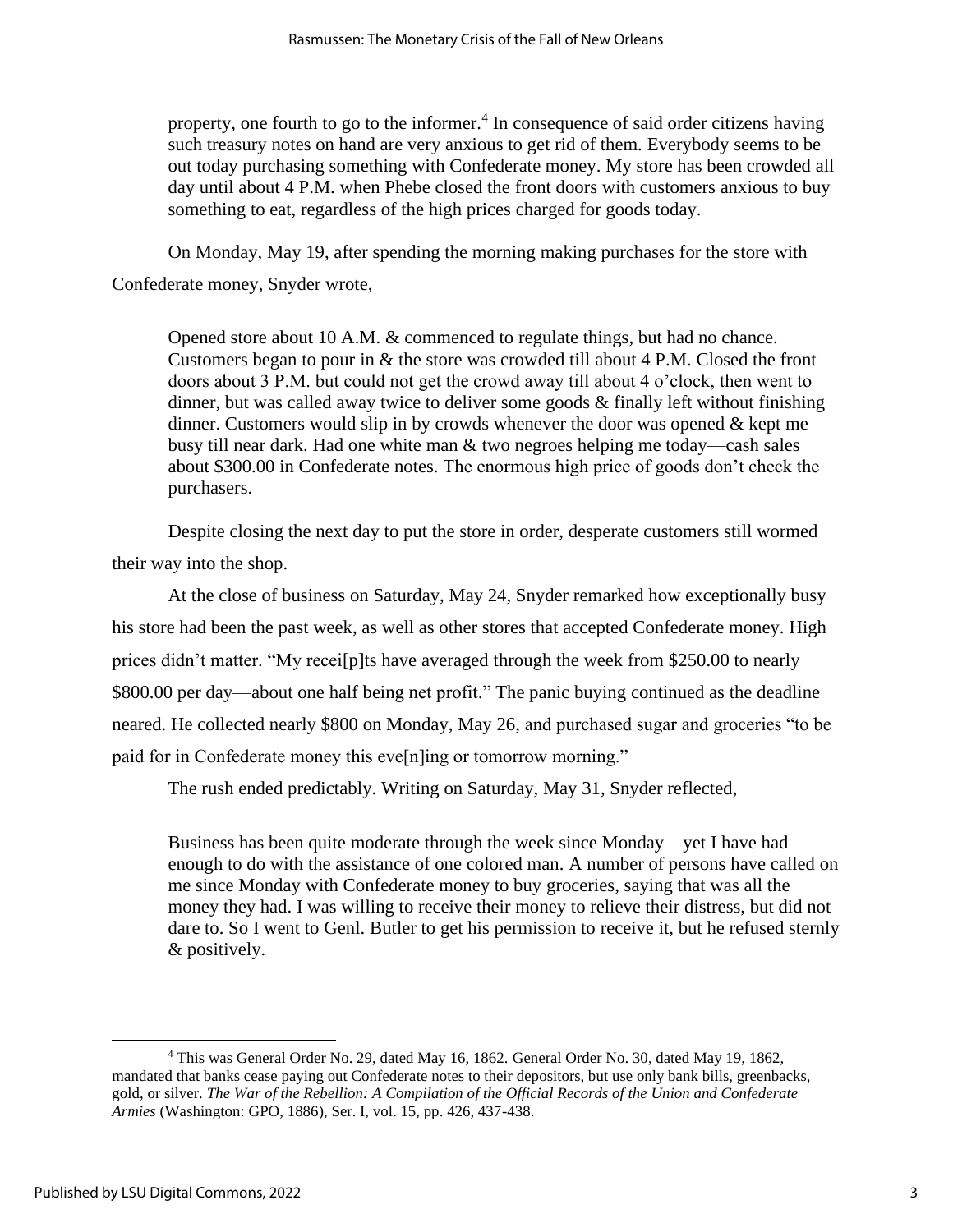Luther M. Fairbank was a farm laborer from Ware, Massachusetts, who enlisted as a private in Company D of the 31st Massachusetts Infantry Regiment, which was organized in Pittsfield, Massachusetts, in late 1861.<sup>5</sup> The regiment served primarily in the Department of the Gulf and was aboard the flotilla witnessing the bombardment of Forts Jackson and St. Philip. Writing to his sister on May 1, he described the considerable yet surprisingly ineffective firepower of the now-surrendered forts, musing on how the Union navy ever managed to pass them: "Either they did not want to fight or they were poor marksmen it was the former I guess for our Leut. told us that 400 raised mutiny and refused to fight," subsequently "there was about 250 prisioners [sic] who took the oath of allegiance and gave three cheers for the Union." Fairbank's company was the first to land at New Orleans ("We had no trouble at the least there were no flags flying but they were insulting as could be they call us all names that could be thought of") before escorting Gen. Butler and his staff into the city to the customhouse.

About a week later, writing on May 11, Fairbank described the desperate condition of the city,

We don't take much of an insult from them now but if any man cheers for Jeff or Beauregard we take him prisioner [*sic*] so it makes things pretty still but the greatest of it is that they won't take their own money. Gen. Butler gave them leave to use it for the present for you have read his proclamation before now but there is the greatest jawing about the dammed shin plasters.<sup>6</sup> They all hate to take it now. I think they will get it out of circulation on their own hook if they keep on we live just about as we are a mind to here for we can take our hard crackers for we draw 8 a day and trade them for sugar molasses segars [i.e., cigars] oranges any such thing to tell the truth the people here are in a starving condition they are ready to take any things we have left that other ways we should throw away and they do pick up the pieces of crackers that are thrown into the street if what we see here in New Orleans is a specimen of secession it is in a hard fix.

The usefulness of hard tack for currency still persisted two weeks later. Fairbank wrote on May 24, "What do you think of it? We have got our wash women each man in the company pay \$1.00 a month for the washing and she draws her rations besides. We live high and sleep in

<sup>5</sup> Luther M. Fairbank Letters, Mss. 4909, Louisiana and Lower Mississippi Valley Collections, LSU Libraries, Baton Rouge, La.

<sup>6</sup> Butler's proclamation of May 1, 1862, made upon the surrender of the city, permitted the circulation of Confederate currency because they were "in a great measure the only substitute for money which the people have been allowed to have, and that great distress would ensue among the poorer classes if the circulation of such notes were suppressed, such circulation will be permitted so long as any one may be inconsiderate enough to receive them till further orders." *The War of the Rebellion: A Compilation of the Official Records of the Union and Confederate Armies* (Washington: GPO, 1882), Ser. I, vol. 6, p. 719.